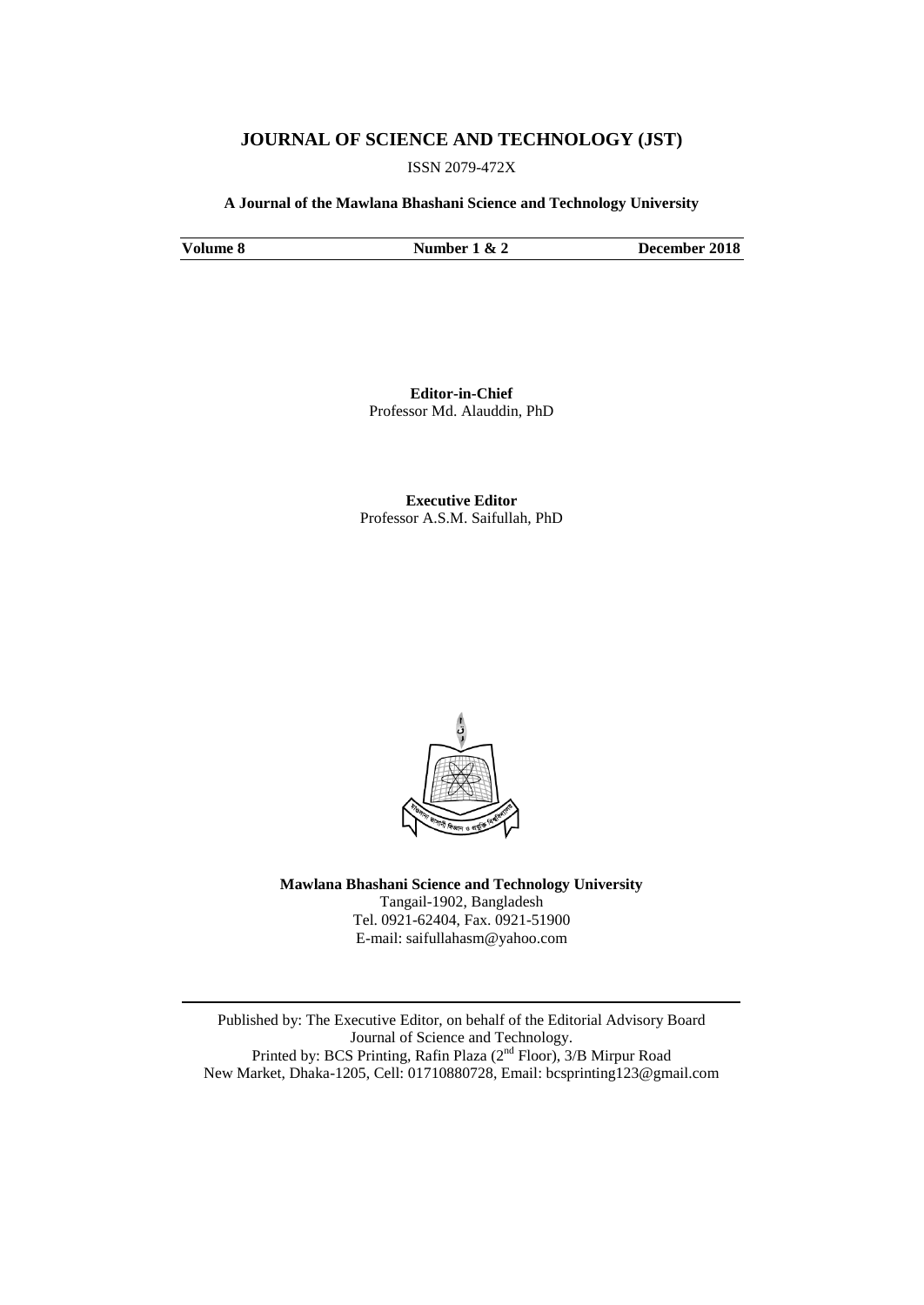# **JOURNAL OF SCIENCE AND TECHNOLOGY (JST) EDITORIAL ADVISORY BOARD**

#### **Editor-in-Chief**

Professor Md. Alauddin, PhD Vice-Chancellor

Mawlana Bhashani Science and Technology University Tangail-1902, Bangladesh

#### **Executive Editor**

Professor ASM Saifullah, PhD

| Dept. of Environmental Science and Resource     |  |  |
|-------------------------------------------------|--|--|
| Management, Mawlana Bhashani Science and        |  |  |
| Technology University, Tangail-1902, Bangladesh |  |  |

### **Editorial Advisory Board**

| Prof. AQM Mahbub, PhD          | Dept. of Geography and Environment, University of Dhaka  |
|--------------------------------|----------------------------------------------------------|
| Prof. Md. Shams-Ud-Din, PhD    | Dept. of Food Technology and Rural Industries, BAU       |
| Prof. Mahbuba Nasreen, PhD     | Dept. of Sociology, University of Dhaka                  |
| Prof. Ayub Nabi, PhD           | Principal, NITTRAD (Former TIDC), Savar, Dhaka           |
| Prof. Md. Al-Amin Bhuiyan, PhD | Dept. of CSE, Jahangirnagar University                   |
| Prof. Altaf Hossain, PhD       | Dept. of Chemistry, University of Dhaka                  |
| Prof. Md. Fakrul Alam, PhD     | Dept. of English, University of Dhaka                    |
| Prof. Anwarul Azim Akand, PhD  | Dept. of Genetic Engg. and Biotech., University of Dhaka |
| Prof. Md. Mazedur Rahman, PhD  | Dept. of Mathematics, RUET                               |
| Prof. Punam Pahwa, PhD         | University of Saskatchewan, Canada                       |
| Prof. Asraf Ahmed, PhD         | Morgan State University, USA                             |

#### **Member, Editorial Board**

| Prof. A.S.M. Saifullah, PhD      | Dept. of ESRM, MBSTU        |
|----------------------------------|-----------------------------|
| Prof. Muhammad Shahin Uddin, PhD | Dept. of ICT, MBSTU         |
| Prof. Mostofa Kamal Nasir, PhD   | Dept. of CSE, MBSTU         |
| Prof. Md. Iqbal Mahmud, PhD      | Dept. of TE, MBSTU          |
| Prof. Md. Imam Hossain, PhD      | Dept. of BGE, MBSTU         |
| Lutfunnesa Bari, PhD             | Dept. of FTNS, MBSTU        |
| Mr. Mohammad Mokaddes Ali        | Dept. of Mathematics, MBSTU |
| Md. Anwar Hossain, PhD           | Dept. of Physics, MBSTU     |
| Mr. Md. Abdul Kader Miah         | Dept. of CPS, MBSTU         |
| Mr. Md. Moniruzzaman Muzib       | Dept. of Economics, MBSTU   |
| Mr. Dhaneswar Chandra Sarkar     | Dept. of Statistics, MBSTU  |
| Mr. Muhammad Abul Kashem Liton   | Dept. of Chemistry, MBSTU   |
| Ms. Kaniz Marium Aktar           | Dept. of BBA, MBSTU         |
| Md. Kahirul Islam, PhD           | Dept. of BMB, MBSTU         |
| Md. Ashraf Ali, PhD              | Dept. of Pharmacy, MBSTU    |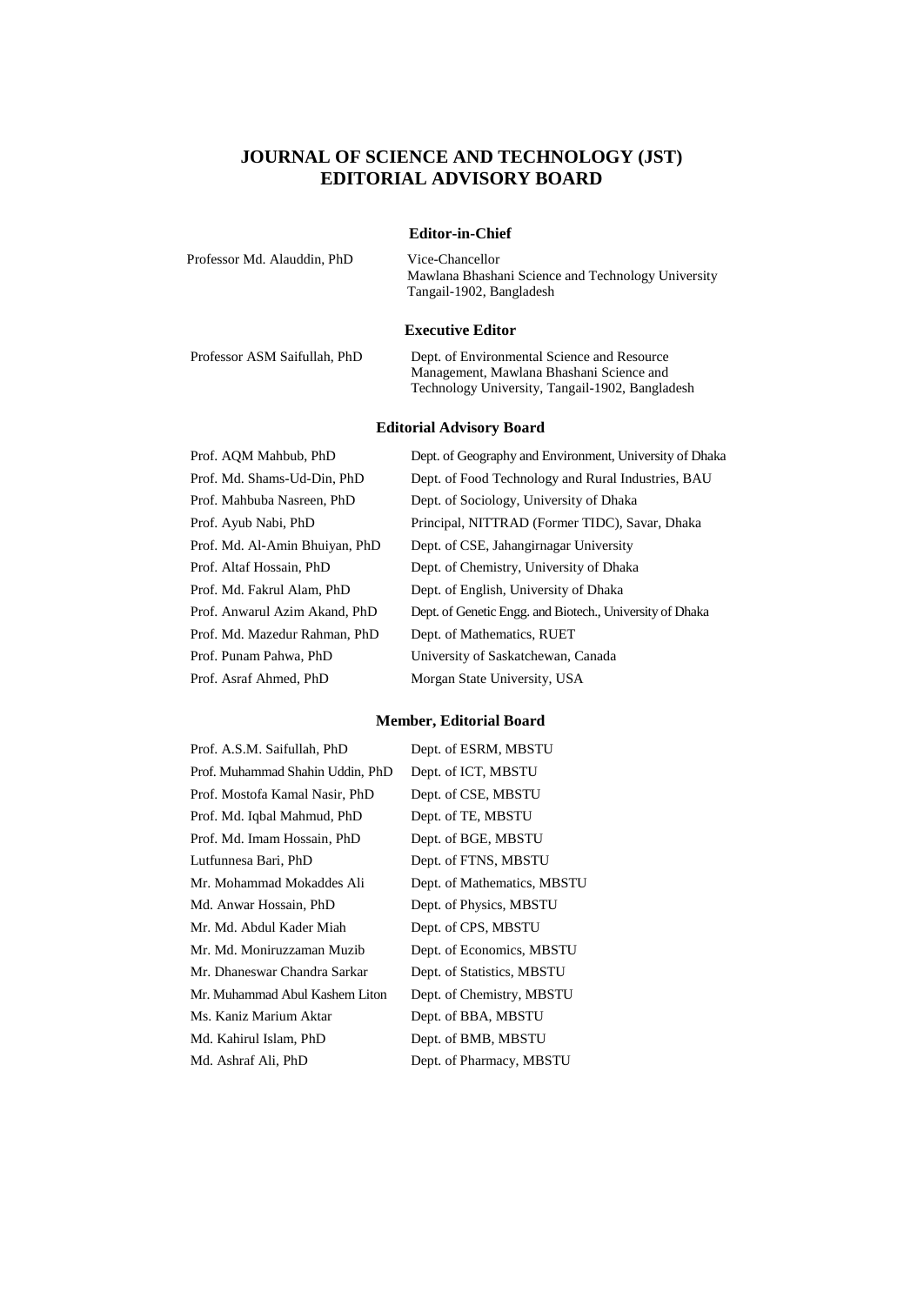# **PREPARATION OF MANUSCRIPT INSTRUCTIONS TO AUTHORS**

The manuscript of a full preferably is limited within ten type-written pages including tables, figures, graphs, etc. while that of short communication it should not exceed four pages (approximately 1000 wards) and be submitted in duplicate to the editor in chief of the journal. Each manuscript should have a cover page bearing the full title, name(s) of the author(s), address of correspondence and a short running title of not more then 30 characters. The second page will include the full title and a concise abstract of not more than 250 wards, followed by up to five keywords. Beginning from the third page, the manuscript should be preferably arranged in the following sequences: *Introduction, Materials and Methods, Results, Discussion, Conclusion, Recommendations* (if any), *Acknowledgement and References.* Number of authors should not exceed five (05).

## **TABLES, GRAPHS AND FIGURES**

Tables should be numbered in Arabic numerals. All diagrams, graphs and photographs should be referred to in the text as figure, and numbered consecutively with Arabic numerals. All the figures should be provided with a detailed caption and all captions should be typed together on a separate sheet. In case, illustrations have been prepared with the help of a computer, only high quality laser prints should be submitted. Photographs should be sharp, well-contrasted, glossy prints trimmed at right angles. Figures should not be folded in any case. The drawings and photographs should be identified on back by author's name and figure number.

# **REFERENCES**

In the text, reference should be cited within brackets quoting author's last name and the year of publication in the appropriate place such as (Mia, 1994), (Mia and Shokita, 1995). The list of references should be arranged alphabetically according to the last name of the first author. A semicolon (;) should separate two or more references when put within the same bracket. Common examples are given below.

#### **Book**

Pillay, T.V.R. 1990. Aquaculture principles and Practices, Fishing News Books, Oxford. 575pp.

#### **Journal article**

Mia, M. Y., R. Fuseya and S. Watanable. 1999. Genetic variation among the three species of grapsid crapbs*, Helice tridens latimera, H. tridens tridens and H. leachi*. *Crustacean Res*., **23**: 52-61.

#### **PAGE CHARGES AND COPYRIGHT**

Article published in *JST* are subject to paying Tk. 2,000 (US \$ 100) to defray the cost of printing and other incidental charges. Ten reprints of each manuscript will be provided free of charge. Additional copies may be purchased if ordered when the galley proofs are returned after corrections. One copy of the Journal will be given to its corresponding author only. The copyright in published manuscripts is vested with the publisher.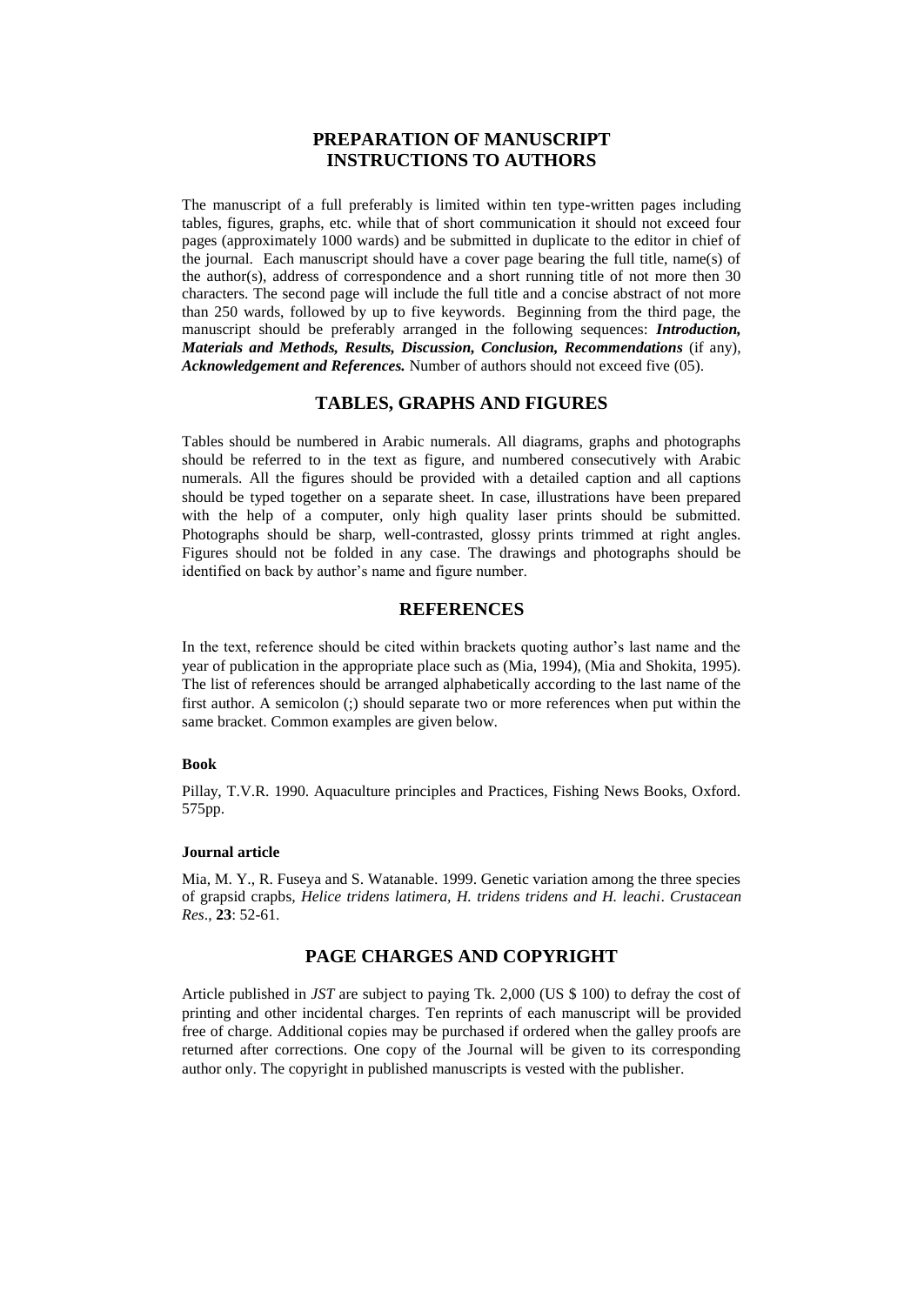### **GALLEY PROOFS**

All galley proofs will be sent to the corresponding author for correction. The corrected proofs should be returned to the Executive Editor within one week of receipt. Alterations and changes in the proofs in any forms (such as authorship, title of the manuscript, etc.) other than those by the printer's errors, are not desirable at this stage. Final version of the manuscript in a CD along with a hard copy of the same is to be sent to the Executive Editor also.

# **SUBSCRIPTION RATES**

Subscription for the Journal is possible on a calendar year basis. Individual subscription must be in the name of an individual. General subscription is available for libraries, institutions, research organizations, etc. Price for the preceding issues is also available from the office of the Editor-in-Chief.

Subscription rates per volume of two issues of the Journal are as follows:

- **Bangladesh** Institution, Research organization, etc.: Tk. 1000.00 Individual: Tk.500.00
- **Other Countries** Institution, Research organization, etc.: US \$ 50.00 Individual: US \$ 25.00
- **Publication Date** 01 December 2018

#### **Address for order and enquiries** The Executive Editor *Journal of Science and Technology* Mawlana Bhashani Science and Technology University Tangail-1902, Bangladesh Tel. 0921-62404, Fax. 0921-51900 E-mail: saifullahasm@yahoo.com